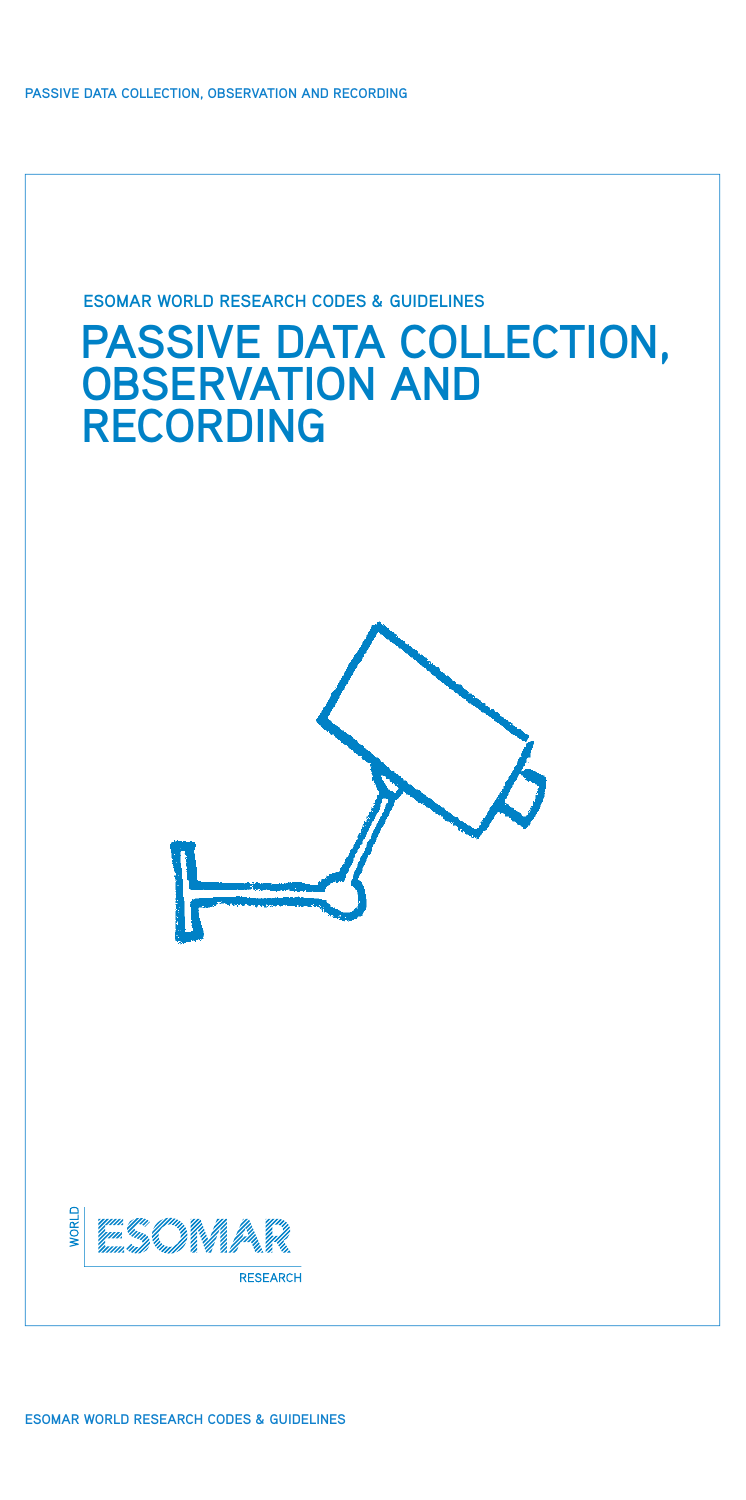All ESOMAR world research codes and guidelines, including latest updates, are available online at www.esomar.org

**© 2009 ESOMAR. All rights reserved. Last revised February 2009** 

**No part of this publication may be reproduced or copied in any form or by any means, or translated, without the prior permission in writing of ESOMAR. ESOMAR codes and guidelines are drafted in English and the English texts are the definitive versions.**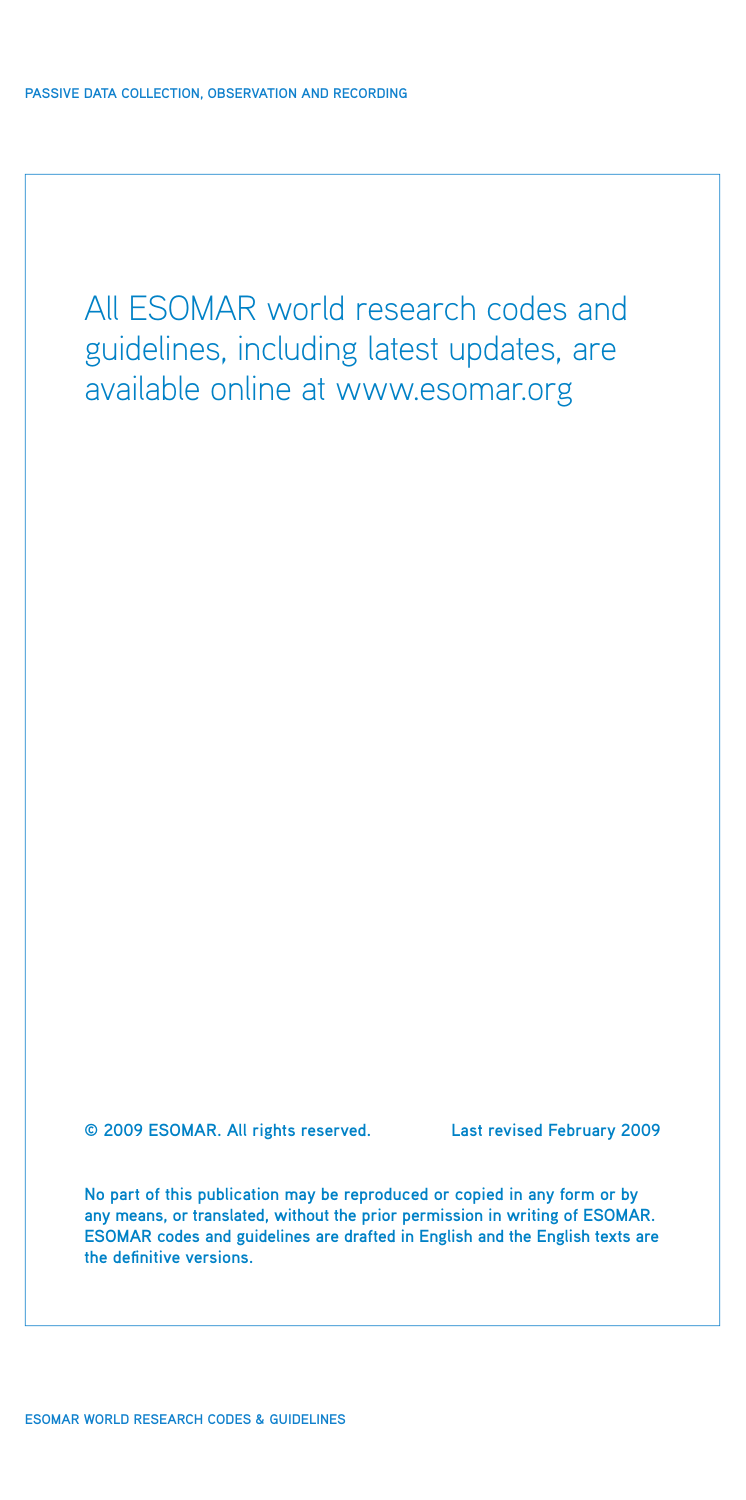## **ESOMAR WORLD RESEARCH CODES & GUIDELINES**

# **Passive Data Collection, Observation and Recording**

## **CONTENTS**

| 1.<br>1.1.                                         | <b>Introduction</b><br>Active data collection                                                                                                                                                                                                                                                                                                                         | 2<br>$\overline{2}$                                             |
|----------------------------------------------------|-----------------------------------------------------------------------------------------------------------------------------------------------------------------------------------------------------------------------------------------------------------------------------------------------------------------------------------------------------------------------|-----------------------------------------------------------------|
| 2.                                                 | <b>Examples of passive data collection</b>                                                                                                                                                                                                                                                                                                                            | 2                                                               |
| 3.<br>3.1.<br>3.2.<br>3.3.<br>3.4.<br>3.5.<br>3.6. | <b>Key ethical principles</b><br>Personal data<br>Informed consent<br>Proper use of the data<br>Disclosure to third parties<br>Public place<br>Publication or broadcast                                                                                                                                                                                               | 3<br>3<br>4<br>4<br>4<br>5<br>5                                 |
| 4.<br>4.1.<br>4.2.<br>4.3.<br>4.4.<br>4.5.<br>4.6. | Audio and video recording of interviews and group discussions<br>Respondents' agreement to the use of recording<br>Client rights to copies of the original data<br>Safeguards on the release of recordings<br>Client observation of interviews<br>Web video streaming of interviews and group discussions<br>Audio recording and listening in to telephone interviews | 5<br>6<br>6<br>7<br>8<br>8<br>9                                 |
| 5.<br>$5.1$ .<br>$5.1.1$ .<br>5.2.<br>5.3.         | Observation of human behaviour<br><b>Participant Observation</b><br>Participation in Internet activity<br>Undisclosed observation<br>5.2.1. Public places<br>5.2.2. Private places<br>Mystery shopping                                                                                                                                                                | 9<br>10<br>11<br>11<br>11<br>12 <sup>2</sup><br>12 <sub>2</sub> |
| 6.<br>6.1.<br>6.2.                                 | <b>Incidental data</b><br>Database enhancement<br>Loyalty cards                                                                                                                                                                                                                                                                                                       | 12<br>13<br>14                                                  |
| 7.                                                 | <b>Retail tracking</b>                                                                                                                                                                                                                                                                                                                                                | 14                                                              |
| 8.                                                 | <b>Physical monitoring</b>                                                                                                                                                                                                                                                                                                                                            | 14                                                              |
| 9.                                                 | <b>Further information</b>                                                                                                                                                                                                                                                                                                                                            | 16                                                              |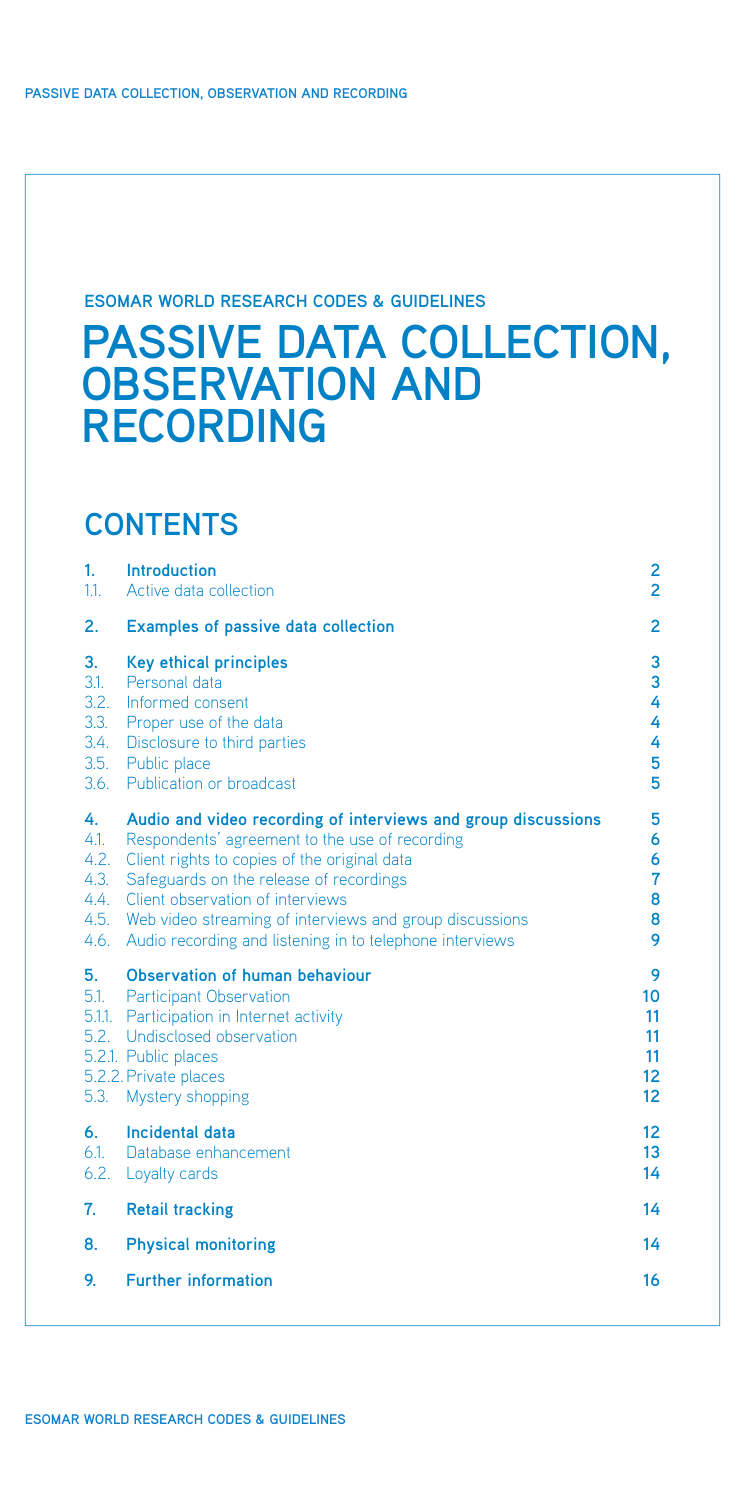## <span id="page-3-0"></span>**PASSIVE DATA COLLECTION, OBSERVATION AND RECORDING ESOMAR WORLD RESEARCH CODES & GUIDELINES**

## **1. Introduction**

The *ESOMAR Guideline on Tape and Video Recording and Client Observation of Interviews and Group Discussions* was last updated in 1997. Since then there has been a great increase in other forms of passive data collection and advances in technology promise many more to come.

This document aims to bring the existing Guideline up to date and in line with the latest international developments for best practice, and to expand the coverage to include all forms of observation and passive data collection going beyond the original Guideline text which is mainly contained in sections 4.0 – 4.4 of this Guideline.

## **1.1. Active data collection**

Rather than attempt to define the many aspects of passive data collection, an outline of the components of active data collection should set the scene for this Guideline. The typical active form of market research data collection involves the asking and answering of questions. An interviewer may be involved, either in person or on the phone, or there may be self completion of the questionnaire on paper or on-line.

Active data collection requires informed consent from the respondent who voluntarily answers the questions and can withdraw at anytime with all answers to be erased if requested. The purpose of the data collection must be explained and a guarantee given that the data will be used for research purposes only.

## **2. Examples of Passive Data Collection**

Developments in video technology have created new opportunities for observation within the market research arena and this includes remote viewing from other locations, including across borders, as well as a resurgence of interest in 'ethnographic' research which involves observing and filming people in natural settings over an extended period of time.

There has also been an increasing use of CCTV (closed circuit television) in public places. This can incorporate a variety of different scenarios including observing behaviour in a shopping centre, which can be done openly (where no attempt is made to conceal the fact that participants are being observed and consumers can expect that their behaviour is both observed and recorded), or less openly (where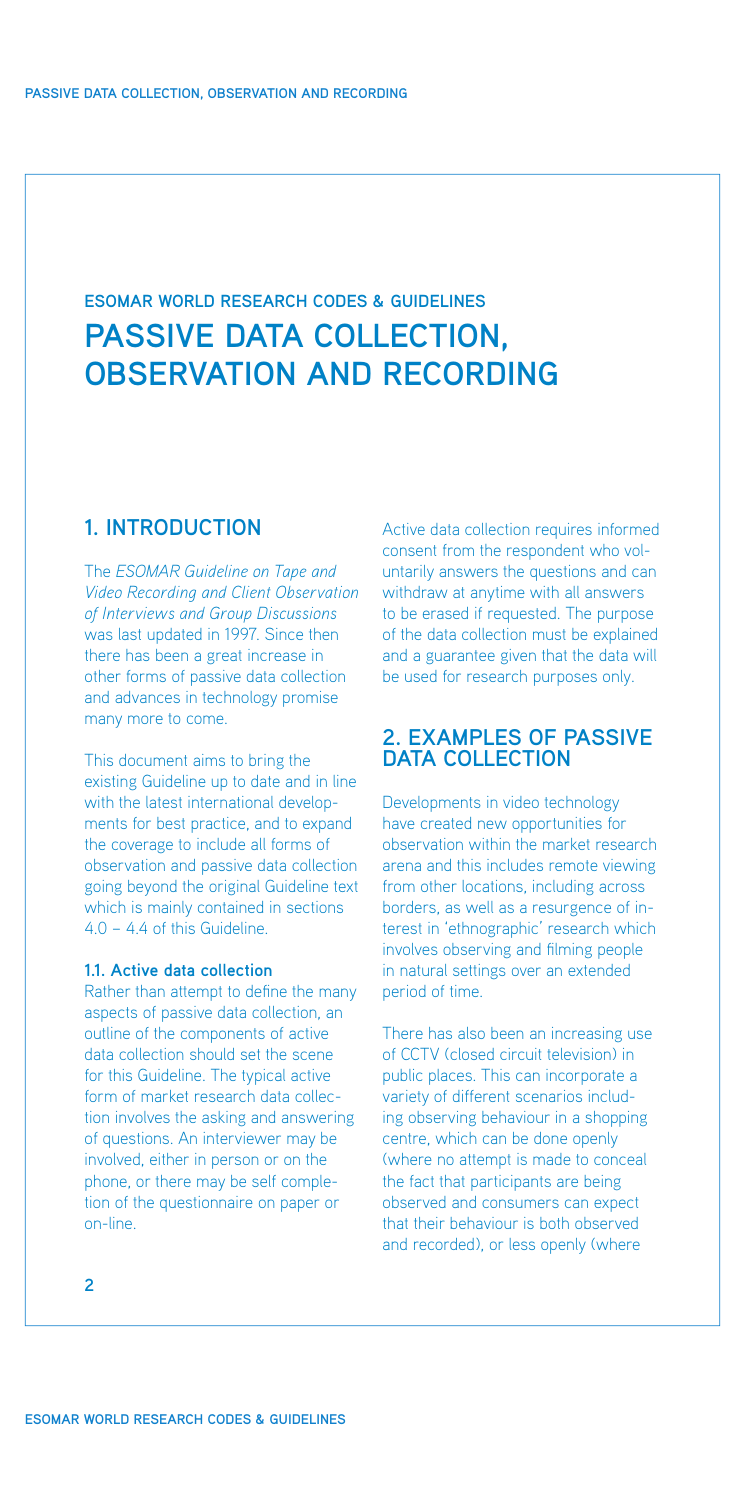<span id="page-4-0"></span>the observers are concealed and the observation is not disclosed).

For some time websites have been collecting browsing data and other passive measures based on techniques such as cookies and web bugs.

However, the latest online research techniques now include the observation of online groups and bloggers, often linked with growing marketing methods such as WOM (Word of Mouth) which rely upon observing how people interact with one another in both the face to face and virtual environments, also in areas such as mystery shopping and employee behaviour.

Behavioural data collected as an incidental bi-product of other activities are becoming available and raising concerns:

• Smart cards and scanners are increasingly used to collect a wide range of consumer or member behaviour;

• Mobile phones can track geographic location;

• Ticket booking systems can track destinations.

In the future, technologies that are currently being developed will include brain scans, eye-tracking and RFID (radio frequency identification).

These developments bring a growing need to differentiate market research from other activities and for transparency with respondents about the information that is being collected, especially in view of data protection legislation. In many countries, some of these activities are controlled by data privacy legislation, but these activities can also raise ethical concerns as well as legislative issues.

## **3. Key ethical principles**

It is not practical to give detailed guidance on every possible form of passive data collection. In this section some of the key ethical and legal principles that must be taken into account are spelled out. In subsequent sections consideration is given to some of the more common forms of passive data collection.

#### **3.1. Personal data**

Legal requirements for data protection deal exclusively with the gathering, processing and storage of personally identifiable data. This includes any information relating to an identified or identifiable natural person (i.e. a private individual as opposed to a corporate or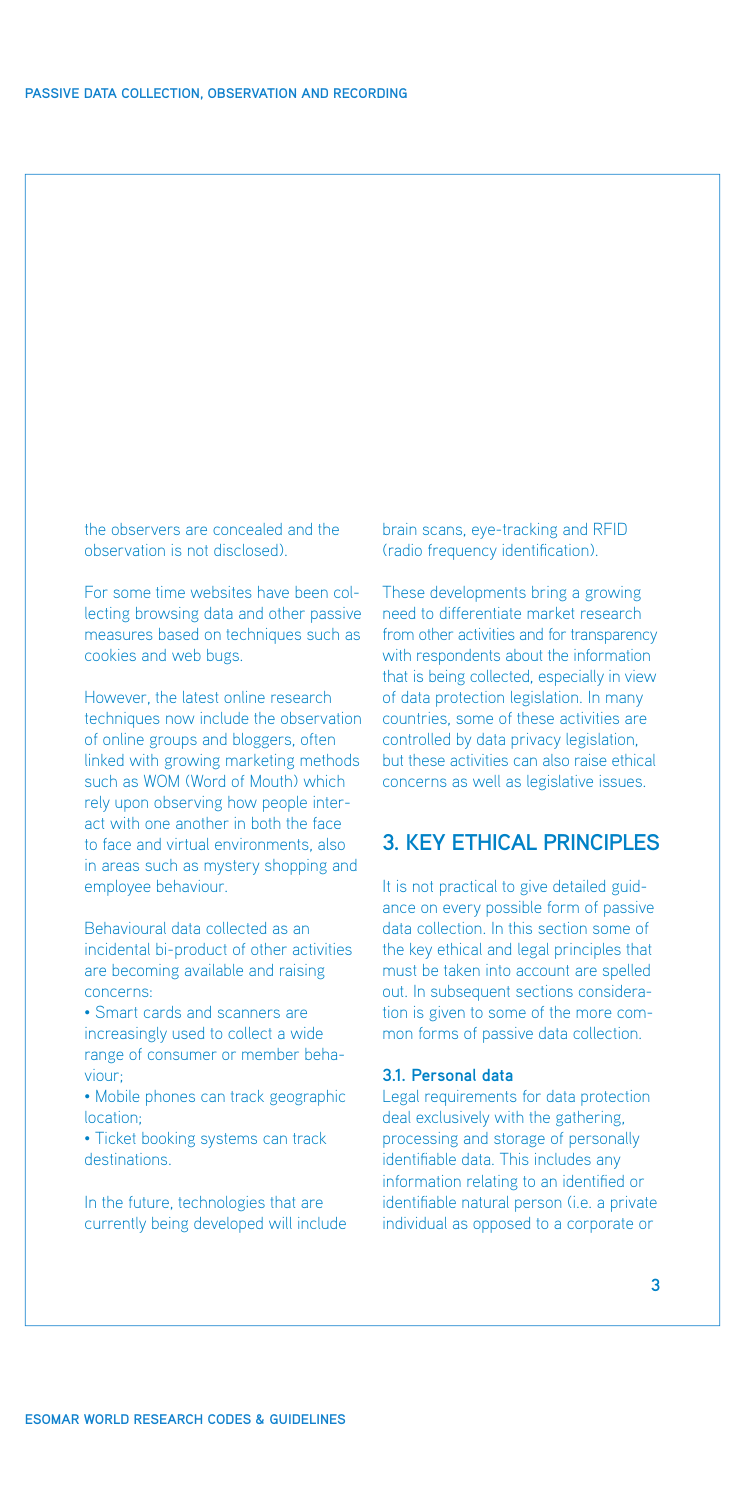<span id="page-5-0"></span>other comparable entity). An identifiable person is someone who can be identified directly from the data record if it includes such things as name, address, telephone number or email address. Personally identifiable data also includes data which makes indirect identification possible, in particular by reference to an identification number or the person's physical, physiological, mental, economic, cultural or social characteristics and location.

Where passive data is collected that contains no personal identification of data subjects, there is minimal risk of data protection breaches.

#### **3.2. Informed consent**

Before personally identifiable data can be processed, the data subject needs to give informed consent. The respondent must know about the nature of the data being collected, the reasons for processing it and what will be done with it. Data subjects should not be misled, lied to or tricked. Participation is voluntary and they can withdraw at any time. There may be instances in public places where informed consent from individuals is impossible to achieve. In those cases public notice should be given about the data collection – e.g. CCTV operation.

## **3.3. Proper use of the data**

The use of personal data is restricted to those things that the data subject has agreed to. If it is collected for research purposes, it may not be used for other purposes.

## **3.4. Disclosure to third parties**

Personally identifiable data can be passed on to a third party only with the permission of the data subject and to achieve the purpose for which the data was collected. Data collected for research purposes cannot be used for non research purposes. Data which has been annonymised, and so is no longer personal data can be passed on to third parties and processed for other purposes.

A data record on its own may not identify an individual, but in conjunction with other linked data records an individual may be 'identifiable'. This is a complex area with statisticians failing to agree on what are necessary minimum guidelines for data release. Researchers need to use conservative approaches to data release and transfer – bearing in mind our wish to retain special status for market research data.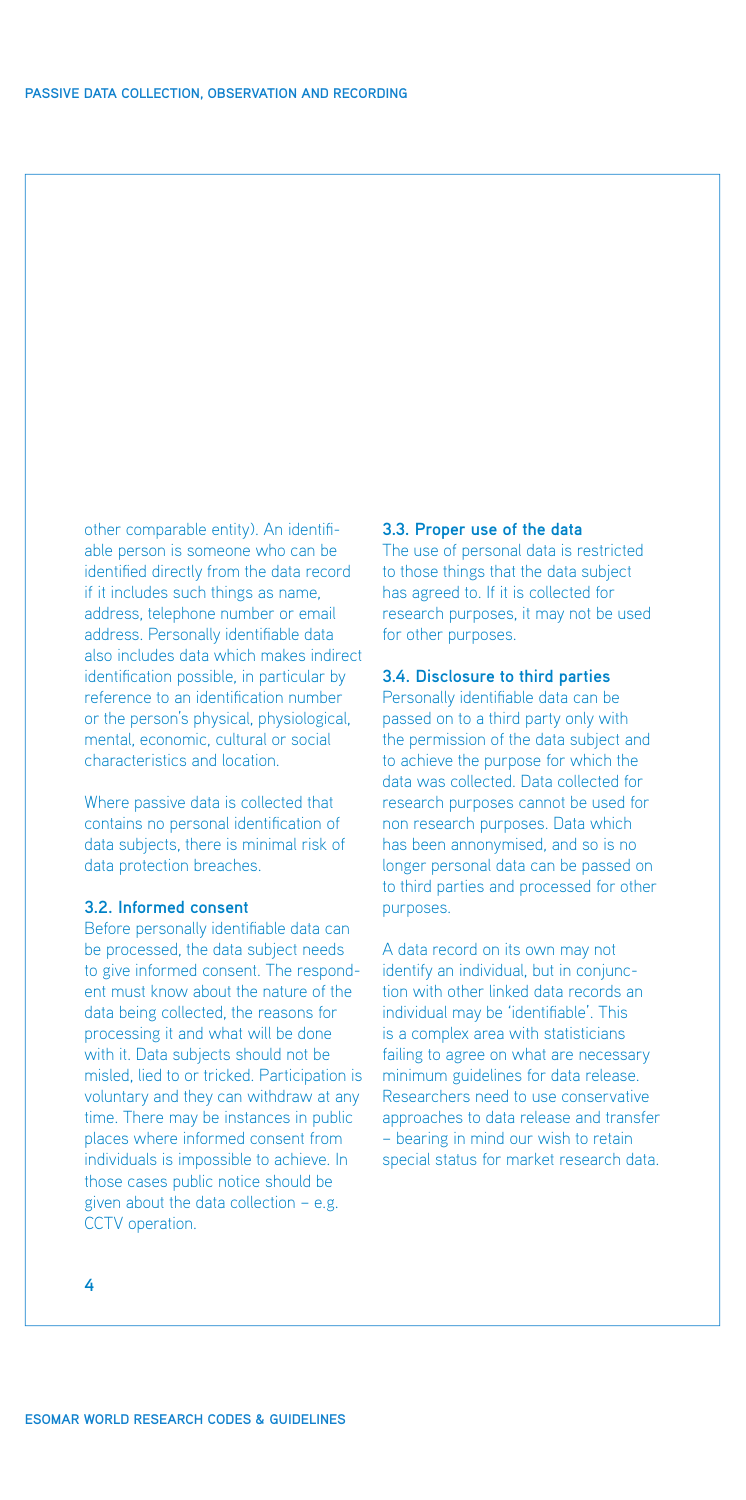## <span id="page-6-0"></span>**3.5. Public place**

Things that people are observed doing in a public place cannot be regarded as private or inaccessible to a researcher. However, the definition of a public place is subject to cultural variation and the researcher should take into account local circumstances and customs.

## **3.6. Publication or broadcast**

When somebody publishes or broadcasts their views or opinions, this information is in the public domain. This is particularly important on the internet where people make use of open chat rooms or forums to make their views known (even if it is with an adjusted identity). There are many places on the internet which require users to join or register or apply for membership, before being permitted to participate. The term 'walled gardens' describes well these semi-public forums. If the internet chat room or forum is not a 'walled garden', i.e. anybody can be there and say what they like, then this is the equivalent of publication or broadcasting. The views expressed and the identity attached is in the public domain. Views expressed in internet areas that are "walled gardens" should be treated as private and the researcher should announce his presence and purpose and seek co-operation.

## **4. Audio and video recording of interviews and group discussions**

Audio and video recording of interviews are now commonly used in research and widely accepted by respondents. Two issues arise under the **ICC/ESO-[MAR International Code on Market and](http://www.esomar.org/uploads/pdf/professional-standards/ICCESOMAR_Code_English_.pdf) Social Research:**

**(1)** What form of permission should be obtained from respondents when such techniques are used? **(2)** How far, and under what safeguards, may audio or video recordings be played or supplied to people outside the research organisation carrying out the research?

Video-recording presents the most obvious problems. First, it is far more likely that a respondent may be identified from a video than from an audio recording. Second, it is also more likely that requests will be made by clients, advertising agencies etc. to see a video recording, and/or to have a copy of this, than in the case of an audio recording.

If a copy of a video recording passes out of the hands of the research organisation it becomes even more important, although more difficult, to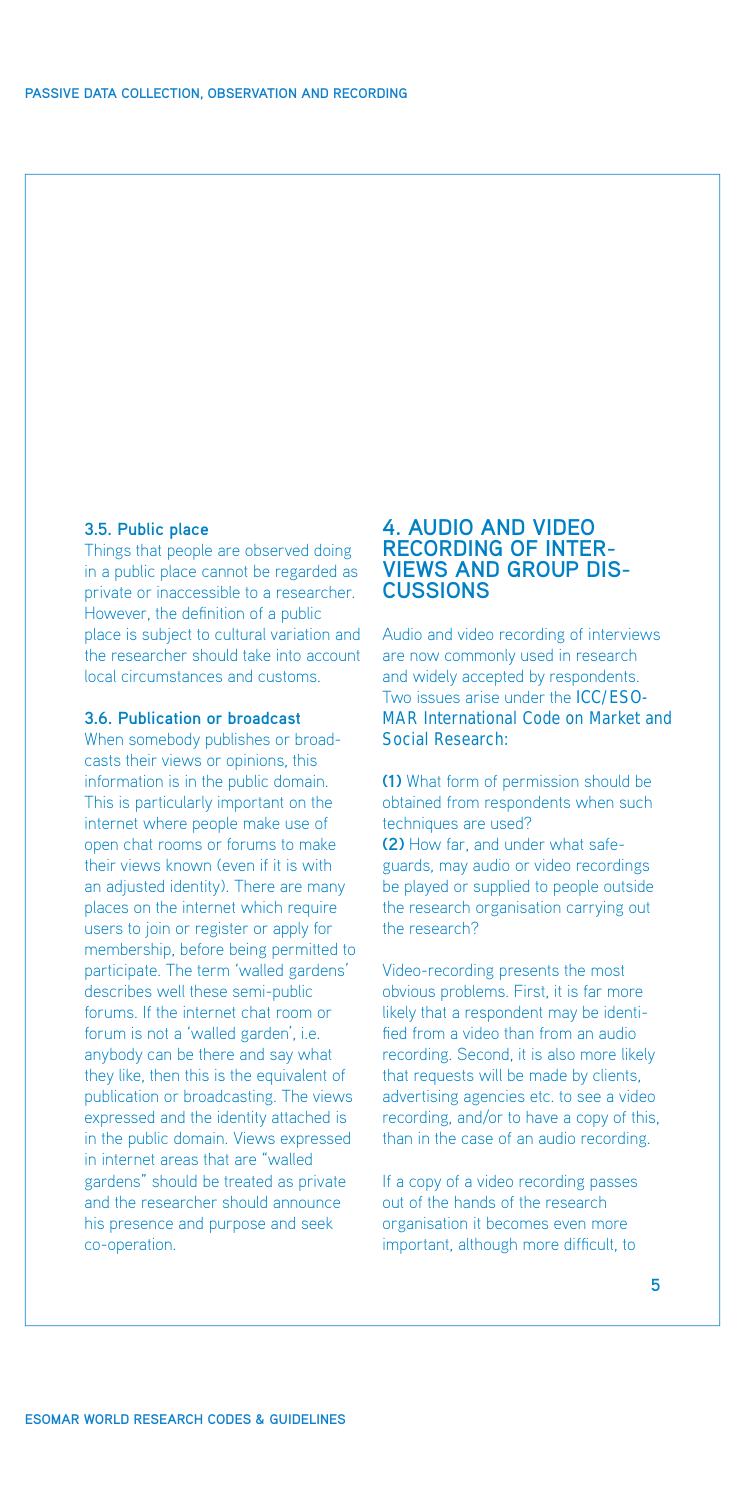<span id="page-7-0"></span>ensure its proper use and to protect respondents' anonymity. This problem is most acute in the case of business-to-business, medical and other research among special subgroups of the population where there is much higher probability that some of the respondents may be identifiable by people who subsequently see the recording; but in principle it applies to *all* types of surveys.

Public interest in data protection and in avoiding unnecessary intrusions on privacy means that researchers must therefore ensure that audio and video recording is used with great care and with appropriate safeguards for the rights of respondents. This is provided for by Article 7 of the ICC/ESOMAR International Code. This Guideline sets out in more detail the ways in which this Article should be applied in practice with the following recommendations.

## **4.1. Respondents' agreement to the use of recording**

Respondents must be told at the beginning of the interview or group discussion that tape or video recording techniques are to be used unless this knowledge might bias the respondent's subsequent behaviour. The only other exception where advance notification is not essential is for recordings made

exclusively for supervisory, control or analysis purposes and where it will be seen or heard only by the interviewer, moderator, supervisor or researcher working on the survey. In both these situations, respondents must be told about the recording at the end of the interview and be given the opportunity to see or hear the relevant section of the record and, if they so wish, to have this destroyed or to have their image pixelated so that they cannot be identified.

Some countries have legal restrictions on the use of recording devices which would require advance notice in all cases. This is particularly the case for recording telephone conversations, but may also apply to any recording device.

Closed circuit television or video streaming should not be carried out without permission in advance from respondents.

## **4.2. Client rights to copies of the original data**

It is generally accepted research practice that the client is entitled to be supplied, at cost, with duplicate copies of the original survey information obtained from respondents, provided that this has been anonymised. Where this information is held in the form of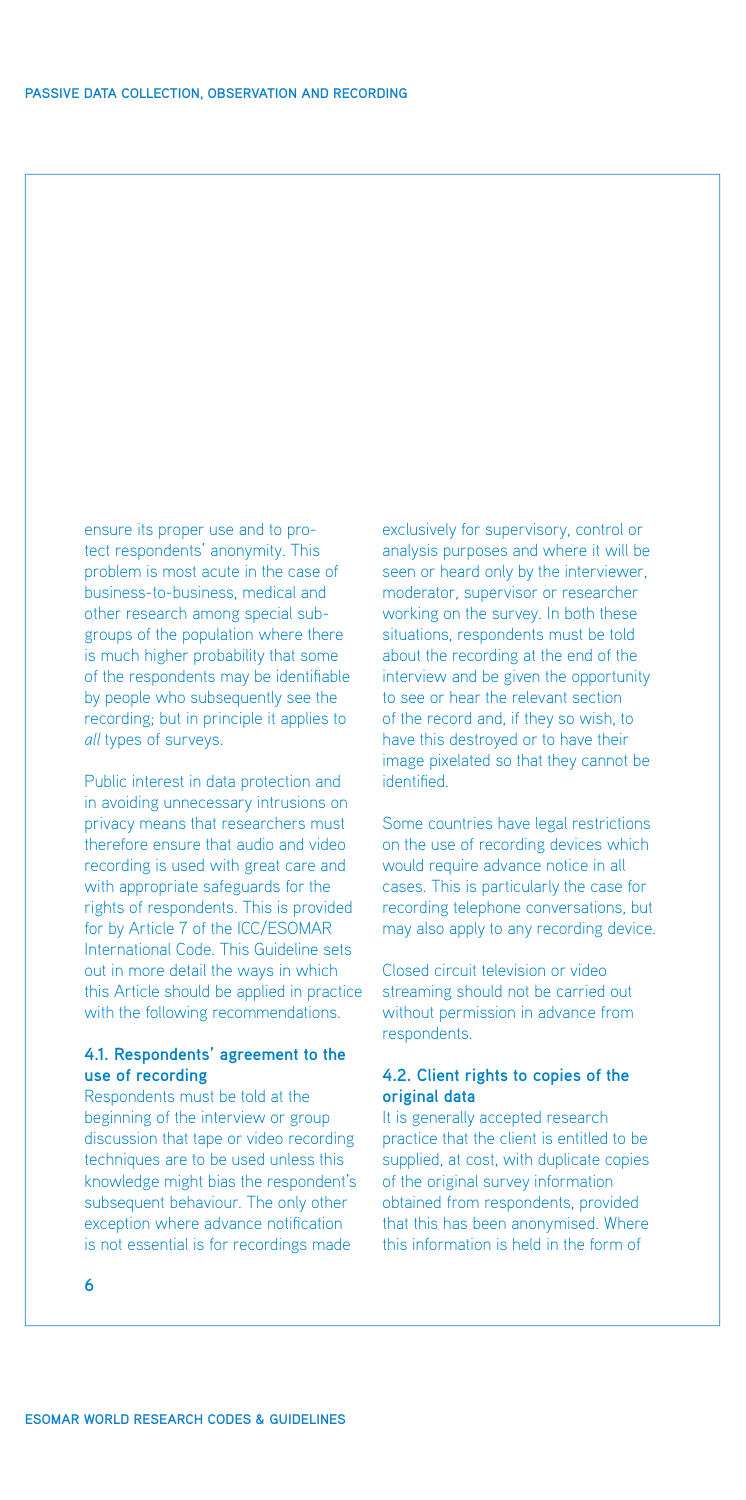<span id="page-8-0"></span>audio or video recordings, rather than on questionnaires, there is usually no problem if it is supplied to the client in the form of anonymised transcripts or anonymous audio recordings (although in both cases care may be needed to remove identifying comments or other clues from the material). In the case of video recordings the danger of respondent identification is much greater; and in this and other cases where the anonymity rule might be at risk the following recommendations must be followed.

## **4.3. Safeguards on the release of recordings**

Recordings must not be allowed out of the hands of the researcher or research organisation carrying out the study **unless explicit permission has previously been obtained from all the respondents included in the recording.**

Where such permission is to be obtained the researcher must ensure that respondents are given as much relevant information as possible about the future use of the recording, in particular:

- to whom the recording is to be given
- to whom it is likely to be shown
- for what research purposes it is likely to be used.

In particularly sensitive cases, the possibility (where technically feasible) of blurring or obscuring the identifying characteristics of respondents should be considered when a video recording is to be released outside the research organisation. In certain cases it may be sufficient to release the soundtrack only.

When a recording is released in conformity with these recommendations it should be labelled with the appropriate restrictions on the purposes for which it may be used. The researcher must also ensure, under Article 12 of the ICC/ESOMAR International Code, that the recipient of the recording is aware of the requirements of the Code and the need to abide by these (the restrictions on the use of recordings should be made known at the **start** of the project). The recipient should be told that permission must be obtained from the researcher (and where appropriate the respondents) before the recording is used for any other purpose not previously agreed; and that **under no circumstances may the recording be used for non-research purposes such as promotion or direct sales activities.**

If any part of a recording is to be **played (but not handed over)** by the researcher to anyone other than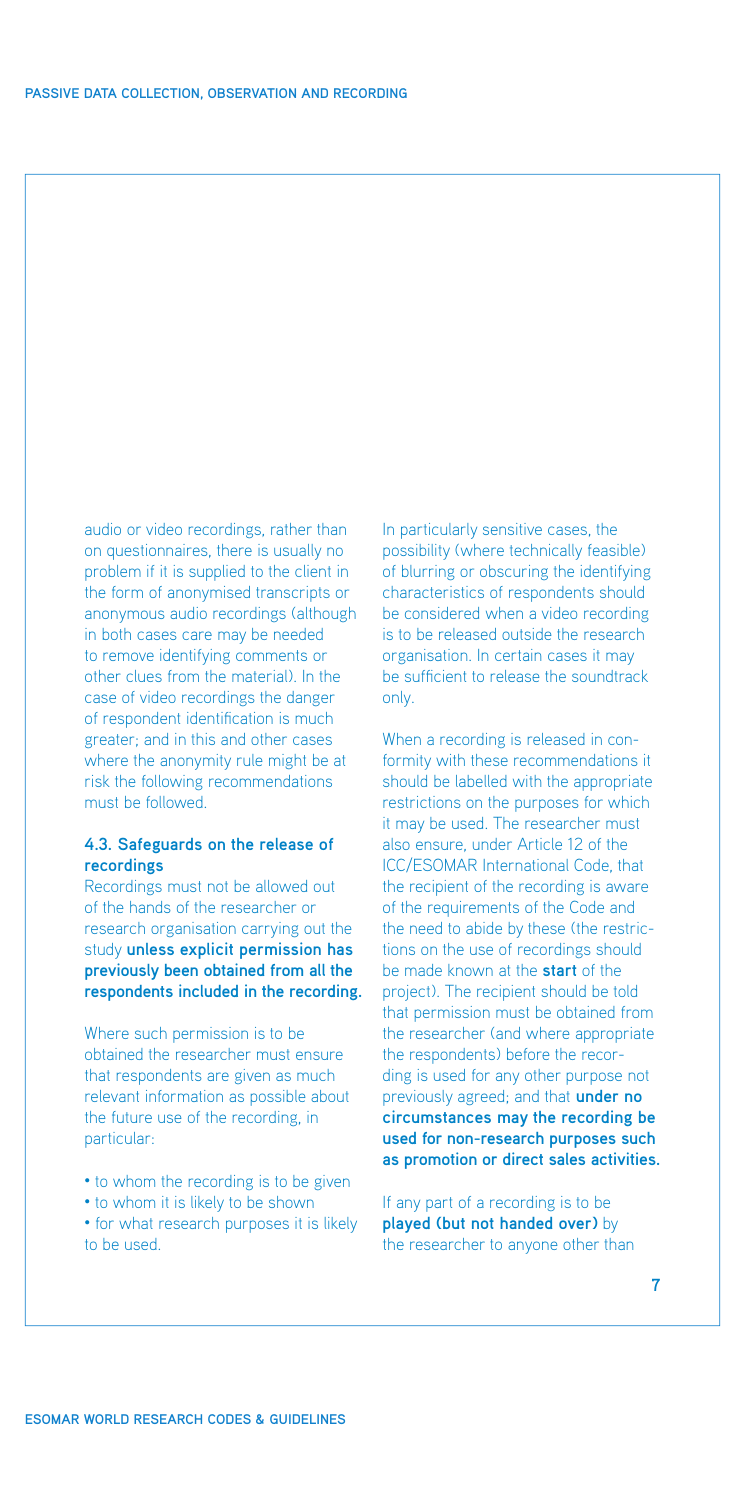<span id="page-9-0"></span>authorised research personnel within his own organisation, the researcher must ensure that the requirements of Article 7 of the ICC/ESOMAR International Code are fully met. No reference may be made to the identity of any of the respondents involved without their prior permission.

### **4.4. Client observation of interviews**

Similar considerations arise where an interview or group discussion is to be observed by a client or his representatives (including advertising agency staff, etc.), whether for quality control purposes or to gain a better understanding of the findings of the research. This is especially the case where the fact of being observed is not easily apparent to respondents, for example where the observation is in a separate viewing room via closed circuit television. The following recommendations deal with **client observation of interviews.**

In certain cases clients and their representatives may be allowed under the ICC/ESOMAR International Code to observe an interview or group discussion at the time it is carried out (with or without the simultaneous use of recording equipment). Wherever this happens the researcher must ensure that all such observers are fully aware of the requirements of the ICC/ESOMAR International Code and agree to abide by these.

The researcher must also try to ensure that such observers do not include people who are likely to know, or have any direct dealings with, any of the individual respondents being interviewed (for example client sales staff in the case of a survey among business managers or doctors). Observers should be told that if they find they know any of the participants, they must stop observing and notify the researcher.

Respondents must be told that the interview or discussion is being observed by other persons.

The identity of the client need not be revealed unless asked for by the respondents.

## **4.5. Web video streaming of interviews and group discussions**

In circumstances where observers will be watching a video stream in remote locations, the researcher still has a responsibility to ensure that respondents' rights are protected as if the observers were at the research location.

Video streaming does not work in the same way as most Internet content.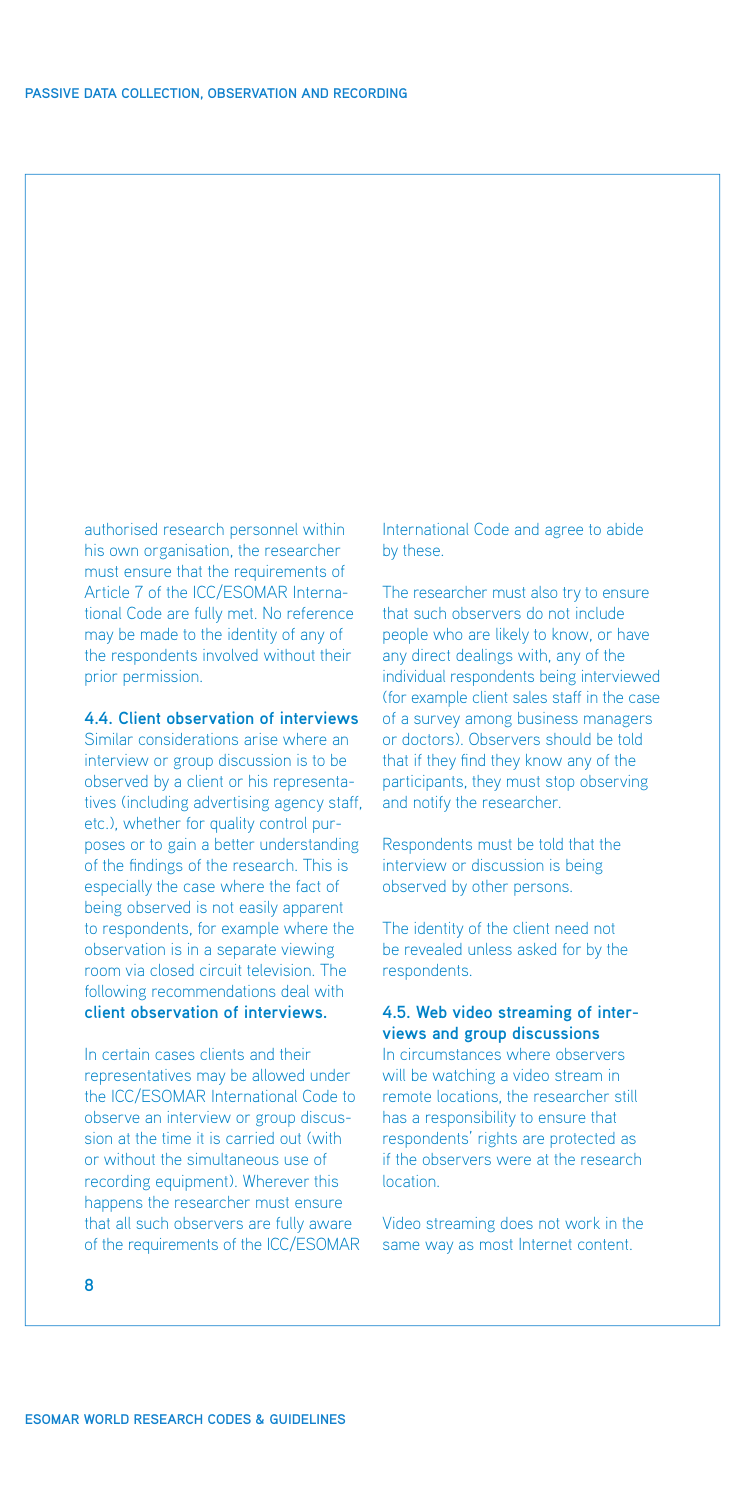<span id="page-10-0"></span>While most internet content like web pages and e-mail can pass through IP networks (such as the Internet) as plain text, video must be encoded first. Encoding is a process where a mathematical algorithm compresses and discards video data. This process removes blank audio and freezes images where there is no movement; this makes video streams smaller and more efficient by just concentrating data on the movement of objects or people within the video. Once the video is encoded (whether it's live or on demand), the video is transmitted over the internet in small chunks, which are played by the client media player then discarded, they aren't saved anywhere on the client side.

If the video transmission system used does deliver a copy of the recording to the receiving computer, the researcher must take steps to ensure that any copy of the video stream saved in the cache of the observer's computer is either deleted or is not used in a way which breaches this Guideline.

ESOMAR recommends that steps are taken to ensure that video streams and digital video files are "fingerprinted" via steganography (art and science of writing hidden messages in such a way that no one apart from the sender

and intended recipient even realizes there is a hidden message) or other means such as a digital watermark, so that the origin of videos can be traced back unequivocally in the event of them becoming public without the respondents' permission.

### **4.6. Audio recording and listening in to telephone interviews**

In many countries there are legal restrictions on listening in to, or recording phone calls. Some allow exceptions when the purpose of the listening in is part of a quality control strategy. ESOMAR cannot provide country by country guidance. However, the use in the introduction to the interview of a phrase such as "this interview may be recorded for staff training purposes" is recommended.

Where a client wishes to listen in to a telephone interview, or listen to audio recordings of interviews, the guidance in the previous section on client observing applies.

## **5. Observation of human behaviour**

When researchers set out to observe human behaviour not by interview but just by watching, two general courses are open to them. They can be openly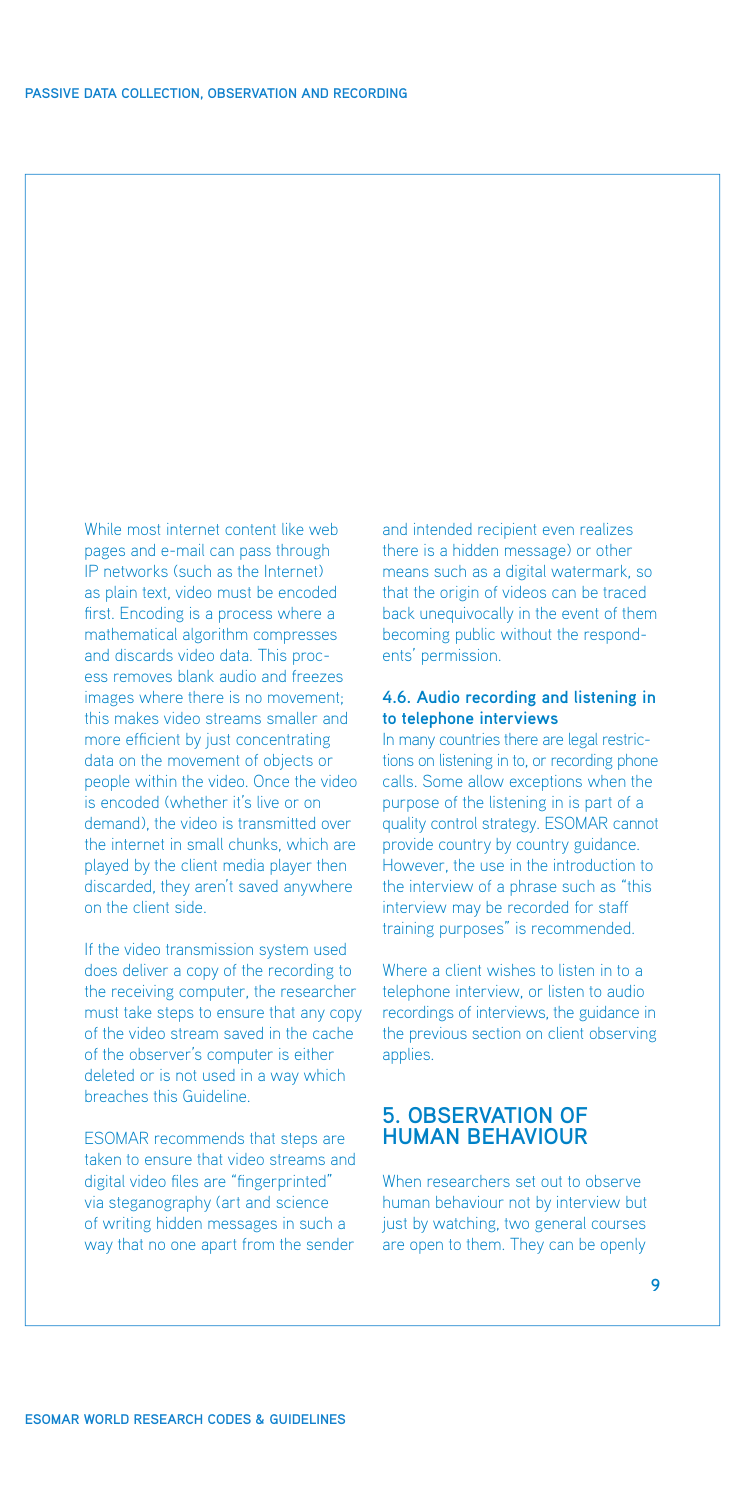<span id="page-11-0"></span>involved in the activity they are observing – participant observers, or they can remain aloof from the activity – acting almost like voyeurs or covert observers. The ethical issues vary depending on the approach taken.

#### **5.1. Participant Observation**

Participant observation is a well established social science technique and has been used in investigations of human interactions. The Ethical Standards of the American Psychological Association<sup>1</sup> provides excellent guidance particularly on the very critical component of "informed consent", guidance which ESOMAR endorses.

Here are some of the features of informed consent as described in the Standards:

• Prior to conducting research, researchers enter into a documented agreement with participants that clarifies the nature of the research and the responsibilities of each party.

• When obtaining this informed consent, researchers use language that is reasonably understandable to the participants.

• Informed consent is obtained before recording the subjects in any way.

• Researchers explain significant factors that may be expected to influence the person's willingness to participate (such as risks, discomfort, adverse effects, or limitations on confidentiality) and other aspects about which the person may inquire.

• Researchers tell participants that they can withdraw from the research at any time as well as explain the foreseeable consequences of declining to participate or withdrawing.

• For persons who are legally incapable of giving informed consent, researchers nevertheless provide an appropriate explanation, obtain the person's consent, and obtain appropriate permission from a legally authorised person, if such substitute consent is permitted by law.

• Researchers inform participants of their anticipated sharing or further use of personally identifiable research data and of the possibility of unanticipated future uses.

• Researchers provide a prompt opportunity for participants to obtain appropriate information about the nature, results, and conclusions of the research, and they attempt to correct any misconceptions that participants may have.

<sup>1</sup> Ethical Principles of Psychologists and Code of Conduct. *American Psychological Association, Washington, DC.* American Psychologist. Vol 57(12), Dec 2002, 1060-1073.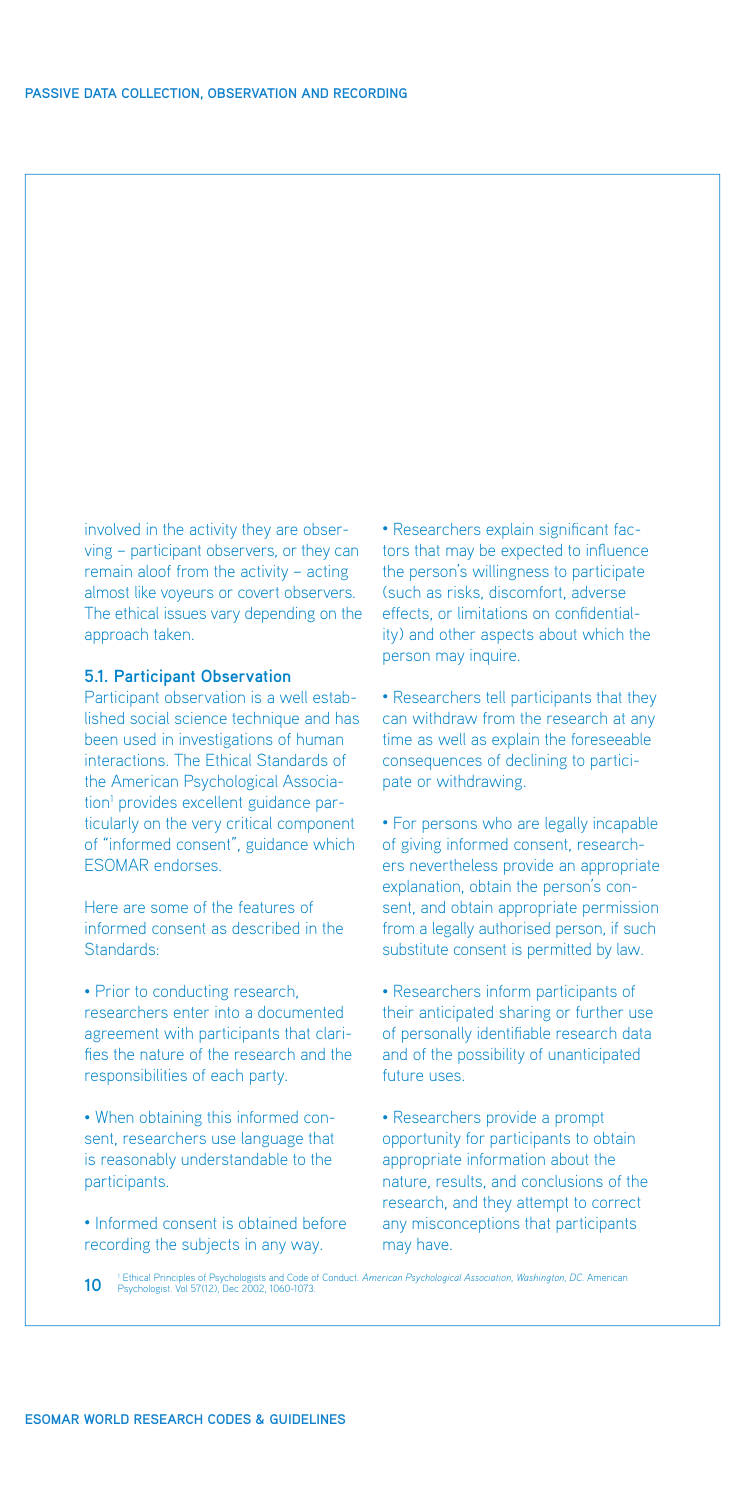<span id="page-12-0"></span>The APA Standard also advises on reporting:

*"In reports or presentations of their research, researchers do not disclose confidential or personally identifiable information concerning their subjects unless the person has given written permission (or unless there is some other ethical or legal authorisation to do so). "Ordinarily," the Standards add, "in such scientific and professional presentations, psychologists disguise confidential information concerning such persons or organizations so that they are not individually identifiable to others and so that discussions do not cause harm to subjects who might identify themselves."*

## **5.1.1. Participation in Internet activity**

If people express their views in public internet areas, where they would expect anybody who was interested could see and read and transmit their ideas, then this is in the public domain.

'Walled gardens' need more careful handling. The researcher joining a restricted group intent on research, should announce his presence and objectives and seek the permission either of the area moderator, if there is one, or the members of the group.

Internet areas which are set up specifically for respondents to visit in order to participate in research – i.e. created for the researcher for the purpose of research, should be subject to all the requirements of informed consent and confidentiality, required of other direct research approaches.

### **5.2. Undisclosed observation**

There is wide cultural variability in levels of covert or undisclosed observation that are tolerable within different countries. For instance in the UK speed cameras are ubiquitous, while in the USA there was huge public outcry against installing them as they were seen as violating privacy. Attitudes towards privacy differ between cultures. Observation in public places, whether disclosed or undisclosed, is legitimate. Where possible and always when required by legislation, researchers using undisclosed observation techniques in public places (such as shops, restaurants etc.) should provide notification to the public.

#### **5.2.1. Public places**

If videoing people in public places, the researcher should display clear warning signs. If observation is taking place in an environment, research ethics may be addressed by placing a notification at the entrance to the store or restaurant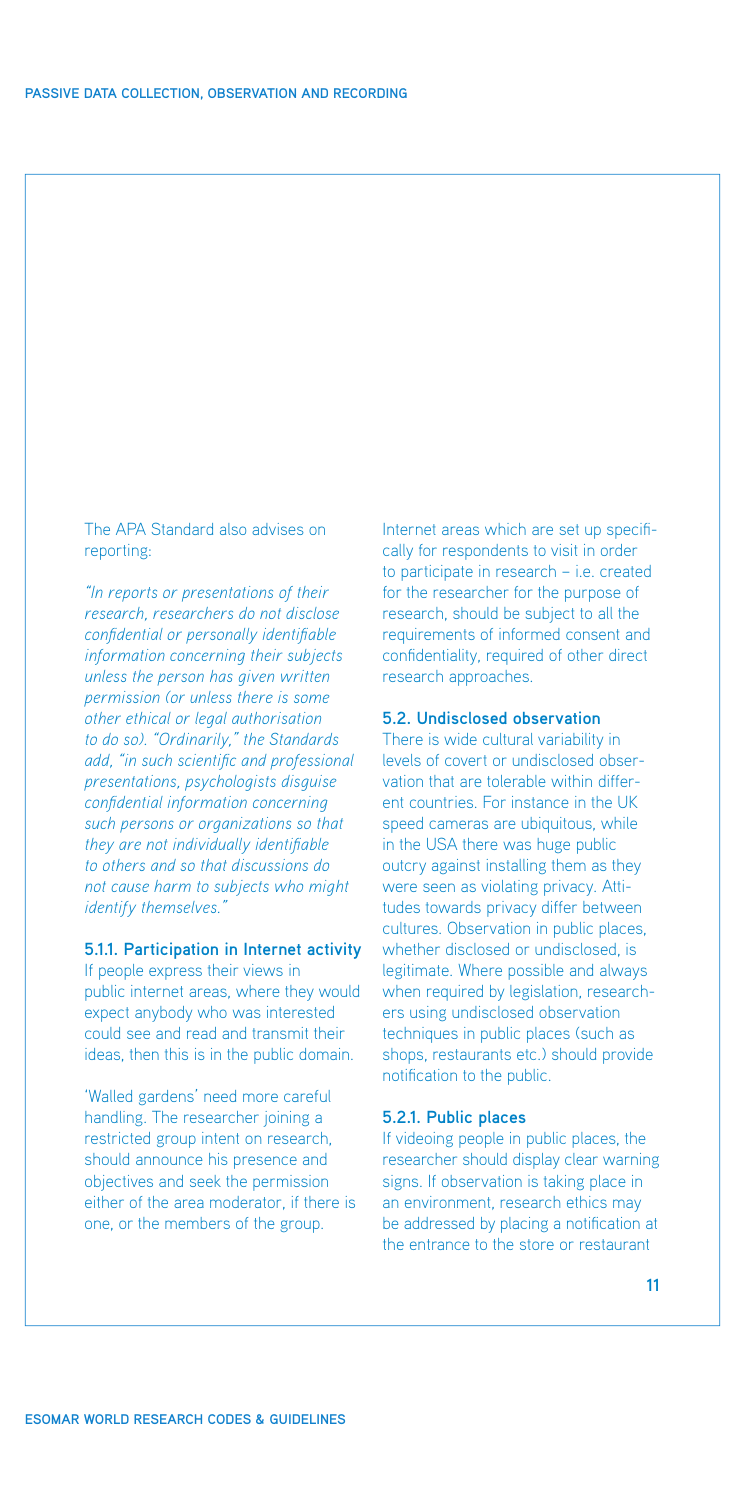<span id="page-13-0"></span>stating that observations for research purposes are taking place. People who elect not to participate have the right not to enter. In circumstances where it is not reasonable to expect an individual not to enter, in a hospital for example, people should be given the right to have their data anonymised by obscuring identifiable features, or deleted if this is feasible without affecting the results of the research.

Contact information should be displayed with some prominence in a sufficiently large and readable typeface. A typical statement may read as follows:

## EXAMPLE NOTICE:

Observations and videotaping for market research purposes are taking place inside the store today.

## **Company name; contact details.**

A similar notification might be used at the entrance to a service provider:

## EXAMPLE NOTICE:

During the month of February, we will be conducting random observation of interactions between customers and sales staff for the purpose of improving our services to the public.

**Company name; contact details.**

## **5.2.2. Private places**

Observation in private places is not allowed without the explicit consent of the subjects.

## **5.3. Mystery shopping**

Mystery shopping is a variant of passive data collection in that the data subject does not know that data is being collected. ESOMAR has a separate *[Guideline on Mystery shopping](http://www.esomar.org/uploads/pdf/ESOMAR_Codes&Guidelines_MysteryShopping.pdf)* giving detailed advice.

## **6. Incidental data**

In this digital age much opportunity exists for personal data records to be created which are incidental outputs from some everyday transaction or activity. A mobile phone will create records not just of who you call and who calls you, but also approximately where you have been – which mobile cell areas you have been connected to. All of this data is legitimately collected for specific purposes – billing you accurately or knowing how to connect calls to you.

Such personal data can be processed for those purposes and analysed for management purposes though it will usually have very limited sets of data variables and will not allow much by way of general research insights.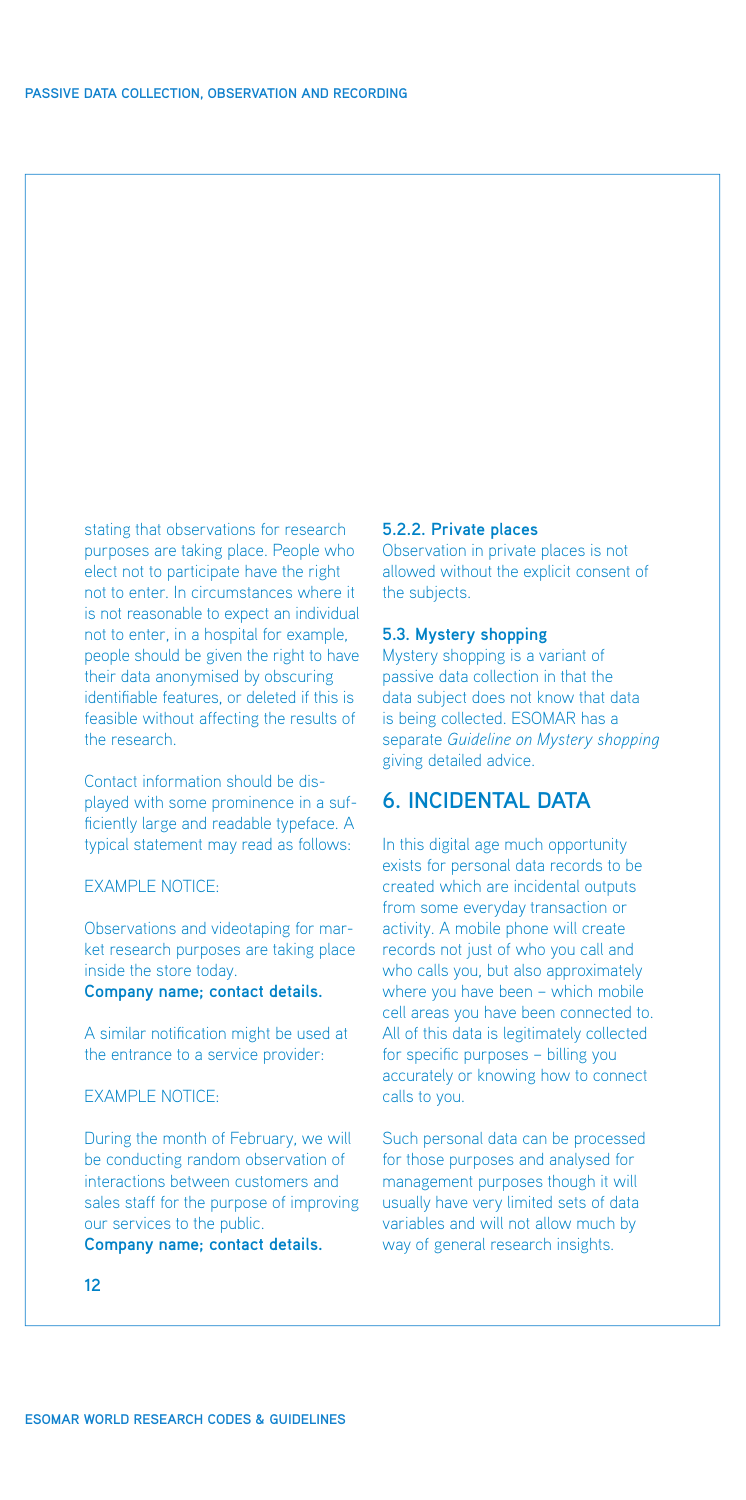<span id="page-14-0"></span>It should not be analysed for different purposes. For example analysing frequently called numbers in order to offer personal discounts, or analysing flight destinations of frequent flyers to make special offers to them for flights to those locations.

The real marketing value of this behavioural data can be extracted when it is combined with other data about customer habits, attitudes or characteristics; in other words, when two independent personal data files are combined. This is frequently referred to as database enhancement.

### **6.1. Database enhancement**

A simple example of database enhancement is adding geodemographic coding to a survey data file. The following guidance on procedure can be applied to any example of bringing together two personal data files for the purpose of creating a more useful research database. Database enhancement is carried out by reputable research agencies in many countries. The process, if carried out correctly, involves no breach of confidentiality either in the coding process or in the analysis and use of the final anonymised data set.

Existing survey data is examined by a coding expert and each respondent is allocated to (in this example) one of 38 predefined codes. It is no different to

having detailed employment information in a survey and using a specialist coder to code a respondents industry into a 900 category industrial classification.

The one thing that is different to standard data coding is that it does need a third party technical expert (the owner of the Geodemographic system) to review the data and apply the code. This eventuality is covered in the ESOMAR *[Notes on How to apply the ICC/ESOMAR](http://www.esomar.org/uploads/pdf/ESOMAR_Codes&Guidelines_NotesHowToApplyCode.pdf)  International Code on Market and Social Research:*

#### *Article 12 – Responsibility*

*In order to meet the requirements of the Code and of good business practice, it is important for there to be contracts or written agreements between the researcher and the client and any other parties (e.g. self-employed interviewers or subcontractors) setting out their respective responsibilities.* 

*Where elements of a research project are subcontracted it is essential that the researcher ensures in the contract with the subcontractor that they and, in particular any interviewers, understand and fully conform to the requirements of the Code.*

The process for ensuring the confidentiality of the personal survey data is to remove all personal data including the respondent's name from the address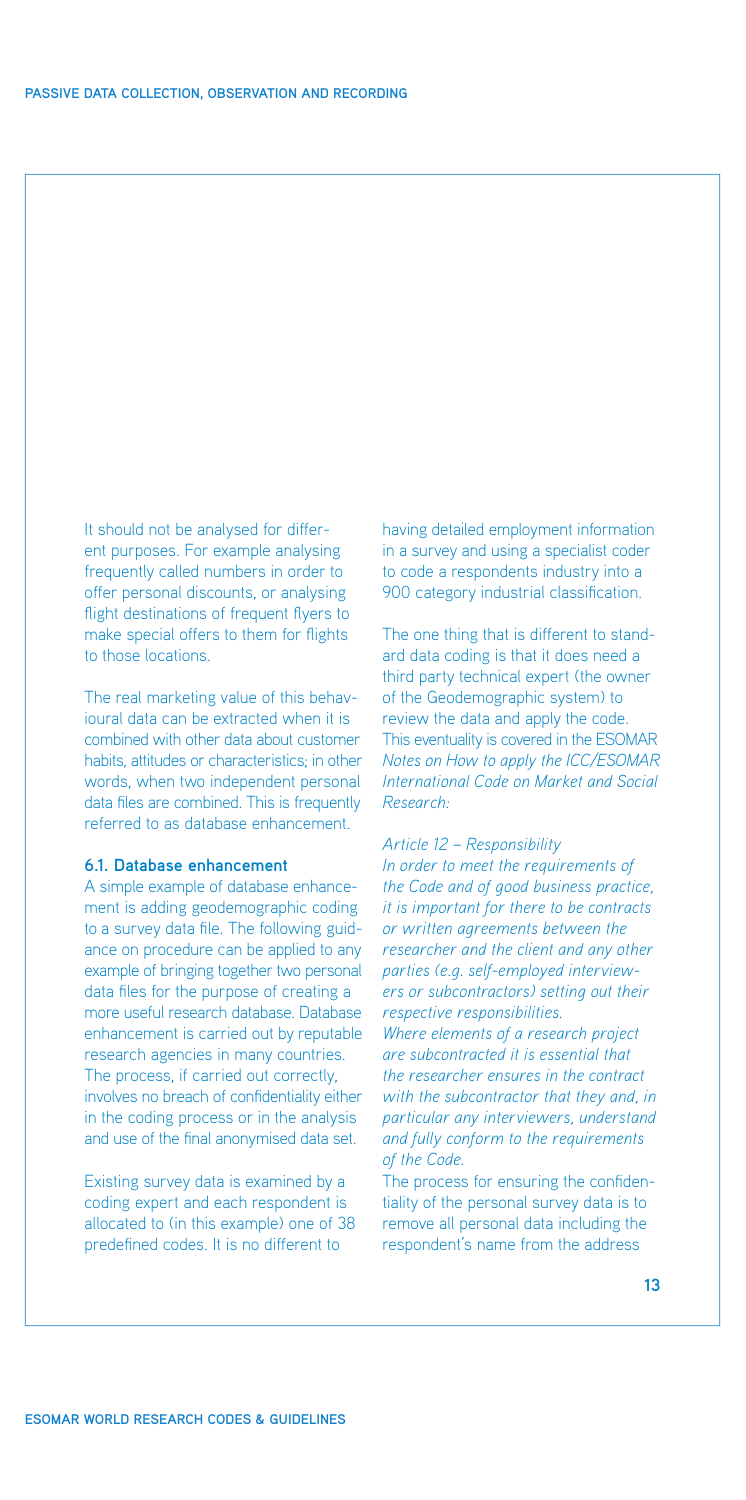<span id="page-15-0"></span>data before passing it to the specialist coding organisation.

Once the specialist coding is completed and returned to the research agency, the codes are added to the rest of the database and from there on handled as anonymised data for analysis. No information about a specific individual is released outside the research company.

If a respondent receives some form of marketing approach as a result of analysis of the survey data, they will receive it because they are part of some much larger target group defined by survey analysis. It will not be based on their individual data as supplied in the survey. This is the same for any survey carried out to support marketing. A respondent who is representing a group of people with certain characteristics may receive marketing messages designed for that group of people.

It is essential for the research agency to explain the relevant data protection issues to the third party coder and they must sign a declaration that they will comply with the requirements of the ICC/ESOMAR Code and data protection legislation.

## **6.2. Loyalty cards**

Companies frequently want to bring together loyalty card sign up information of customer surveys with detailed till roll data recorded against the loyalty card. For legitimate research analysis, the process described for database enhancement should be followed.

## **7. Retail tracking**

RFID technology is currently being developed to help retailers and producers with the logistics of getting products to the right place at the right time by tracking their whereabouts. There are no examples at the moment of the data being used for customer tracking or linking product whereabouts to identified individuals. This technology will be monitored by ESOMAR and revisions to this Guideline issued if needed.

## **8. Physical monitoring**

Neuromeasurement, the physical monitoring of respondents using sensors and devices such as EEG (Electro Encephylogram) or fMRI (Functional Magnetic Resonance Imaging) is a growing area of consumer research. The key issue here is informed consent. For both fMRI and EEG, the onus is on the research agency or neuromarketing company to explain fully the role and use of the technology, both at recruitment and prior to implementation. The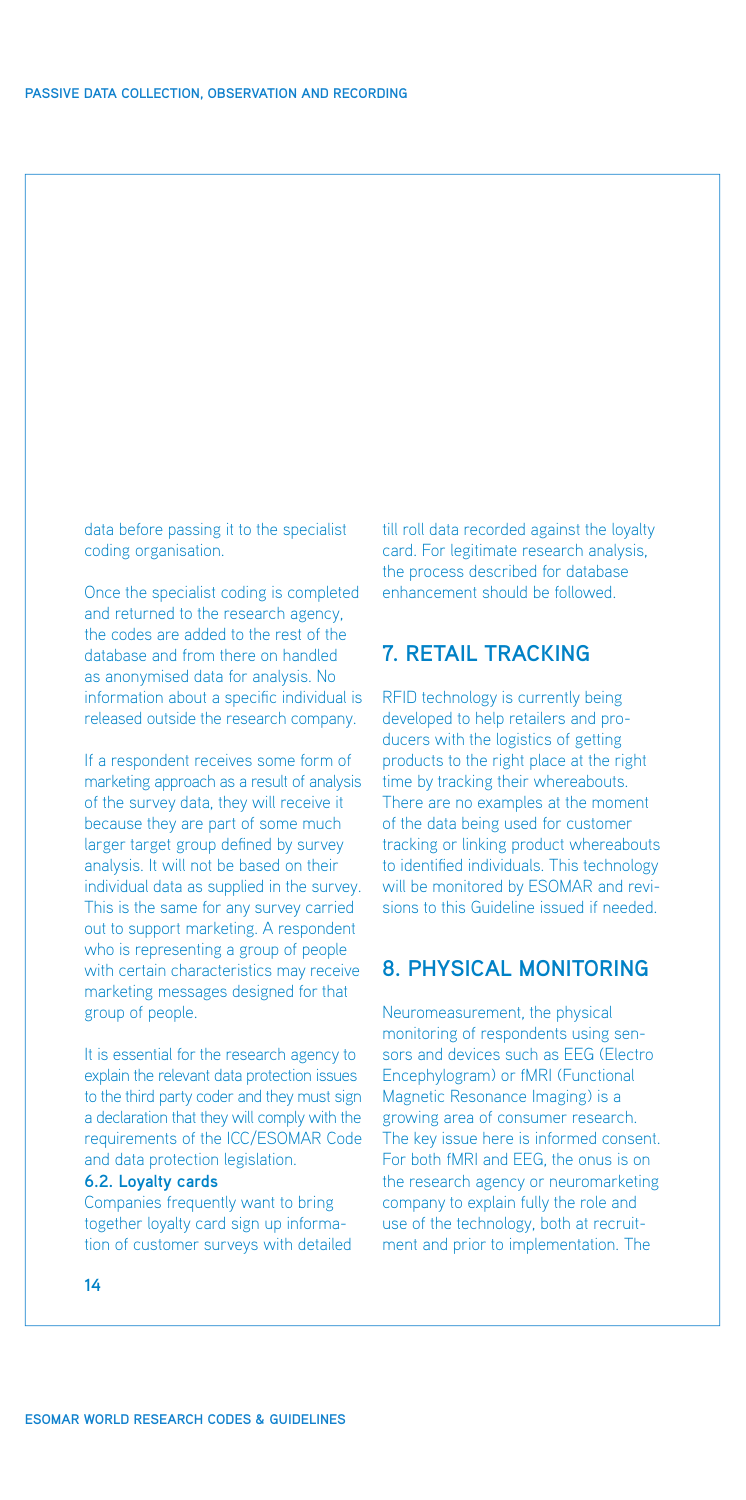model which should be used parallels that of qualitative research, and in particular the role and use of viewing facilities, where filming and videoing has to be explained, client attendees behind a mirror need to be explained, as well as the role, use and purpose of the project.

In neuro-experiments, the researcher/ neuroscientist must fully explain to the subject, in layman's terms, the procedures being used. With fMRI, this is much more invasive, in so much that the respondent is in a laboratory environment, "being strapped to a gurney", whilst the head is immobilised before being placed inside a very claustrophobic environment, prior to exposure to any stimulus. In short, the experience is highly invasive, and unless explained properly in terms of the experiential procedure, could cause some degree of anxiety.

The use of EEG is different; it is significantly easier to understand as the equipment used is portable, lightweight and non-invasive; whilst the environment is more user friendly. The process as with fMRI is to explain simply the methodology, how the brain works and the fact that EEG measures changes in electrical activity within the brain, which happens with every thought, movement and action as a

response to the environment we live in and things that we see, hear, taste, touch and smell.

Eye-tracking equipment is increasingly used with the EEG, where the consumers not only wear the "scull cap" for EEG measurement, but they are also fitted with a pair of glasses, which monitor frontal and retinal eye movement. Again, the process of explanation is vital, but at the same time, must be kept simple.

Researchers collecting psycho physiological data (psi-phi) (fMRI, EEG, electrocardiogram, skin conductance/ resistance et al.) must have a clear retention policy for the data. This sort of data has significance beyond behavioral data as it can be used for medical purposes. With EEG and fMRI the data may reveal hidden diseases or conditions. It should be made clear to the subjects that the MR Investigations have no diagnostic role and that the researchers are not medically qualified to interpret the clinical implications of the data. The period for which data will be retained should be explained to the subject in case it needs to be reviewed by medical personnel.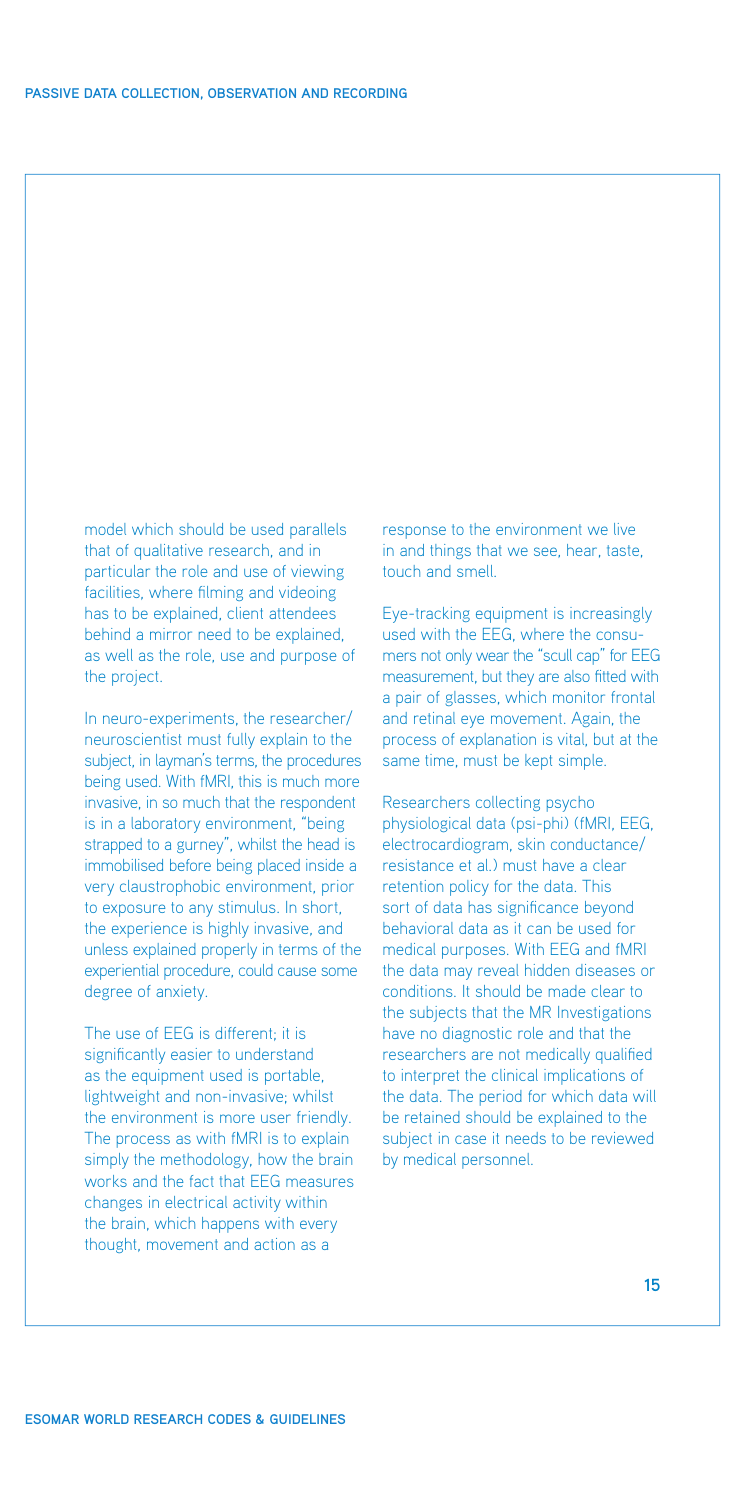## <span id="page-17-0"></span>**9. Further information**

Queries about implementing the Guideline should be sent to the ESOMAR Professional Standards Committee, professional.standards@esomar.org

## **Helpful links**

The Ethical Standards of the American Psychological Association www.apa.org/ethics

### **Project team**

*Chair of Project Team: John O'Brien, consultant to the Professional Standards Committee Laurent Battais, managing director Marketingscan, France Hy Mariampolski, managing director Qualidata Research, USA Max Kalehoff, ex Buzzmetrics, USA Peter Laybourne, chairman Neuroco, UK*

*Ana Claudia Medeiros, consumer and market insight manager Unilever, UK Dan Foreman, director, Opinium Research, UK*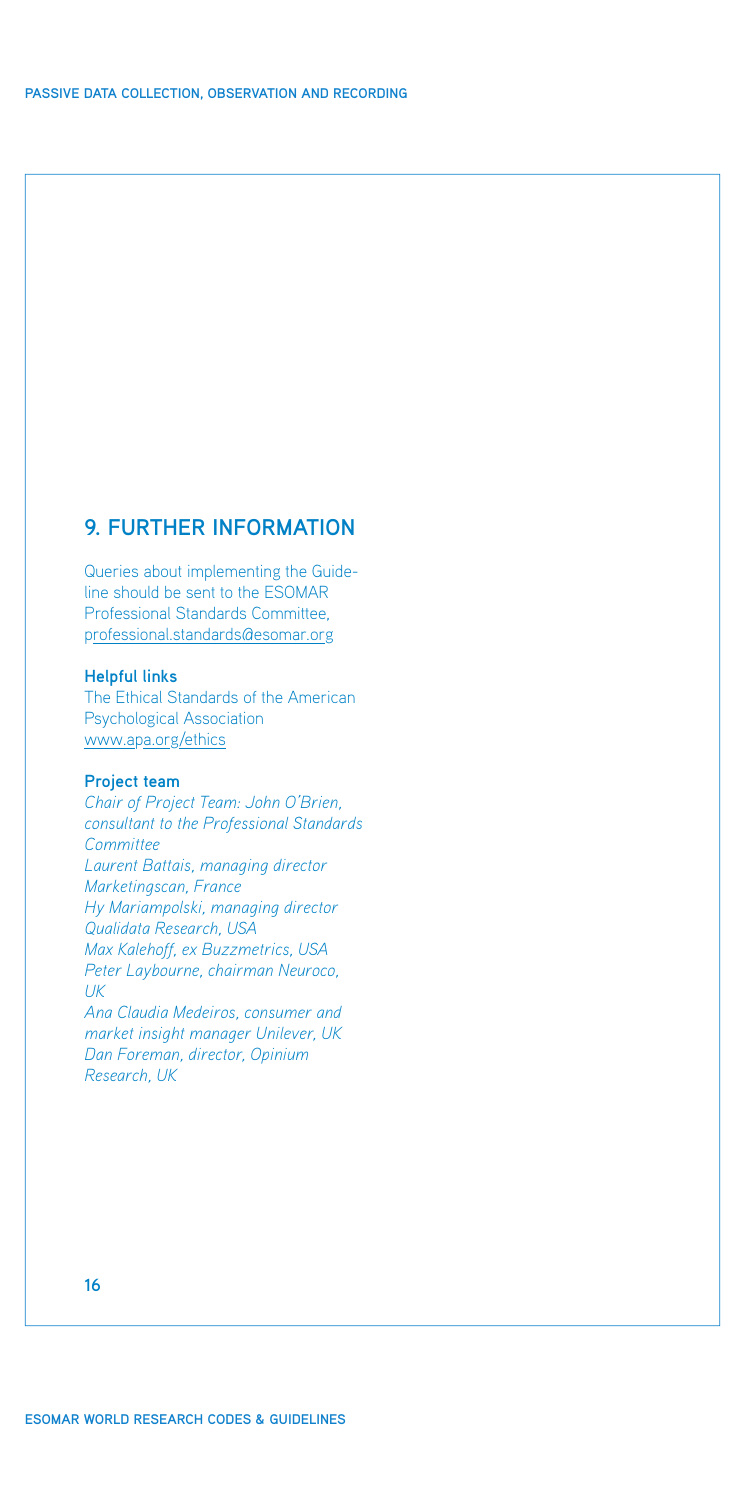**Passive Data Collection, Observation and Recording**

**ESOMA Eurocenter 2 Barbara Strozzilaan 384 1083 HN Amsterdam The Netherlands Tel +31 20 664 2141 Fax +31 20 664 2922 E-mail professional.standards@esomar.org www.esomar.org**